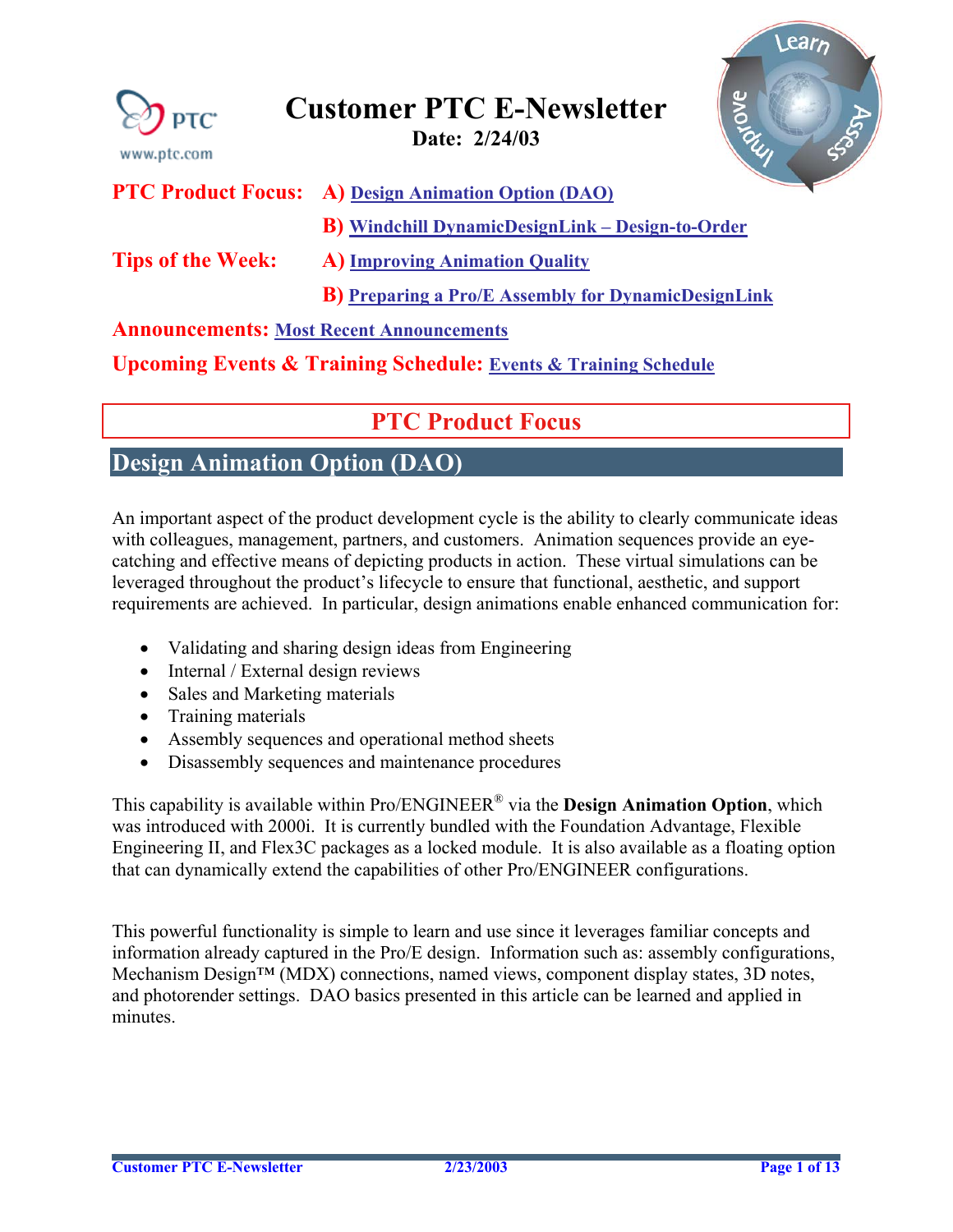### **Accessing Design Animation**

The Design Animation functionality can be accessed during any assembly design session.

- 1. If necessary, first acquire a license using **Utilities > Floating Modules**
- 2. Select **Applications > Animation**



#### **Animation Command Structure**

The User Interface is very simple to navigate, with the most commonly used functions available on the customizable **Toolbar**. Right Mouse Button (RMB) shortcuts provide access to commands in the context of the **Timeline Sequencer**. Additional commands are available within the **Pull-down Menus**. Refer to the figure below for a sample User Interface layout.

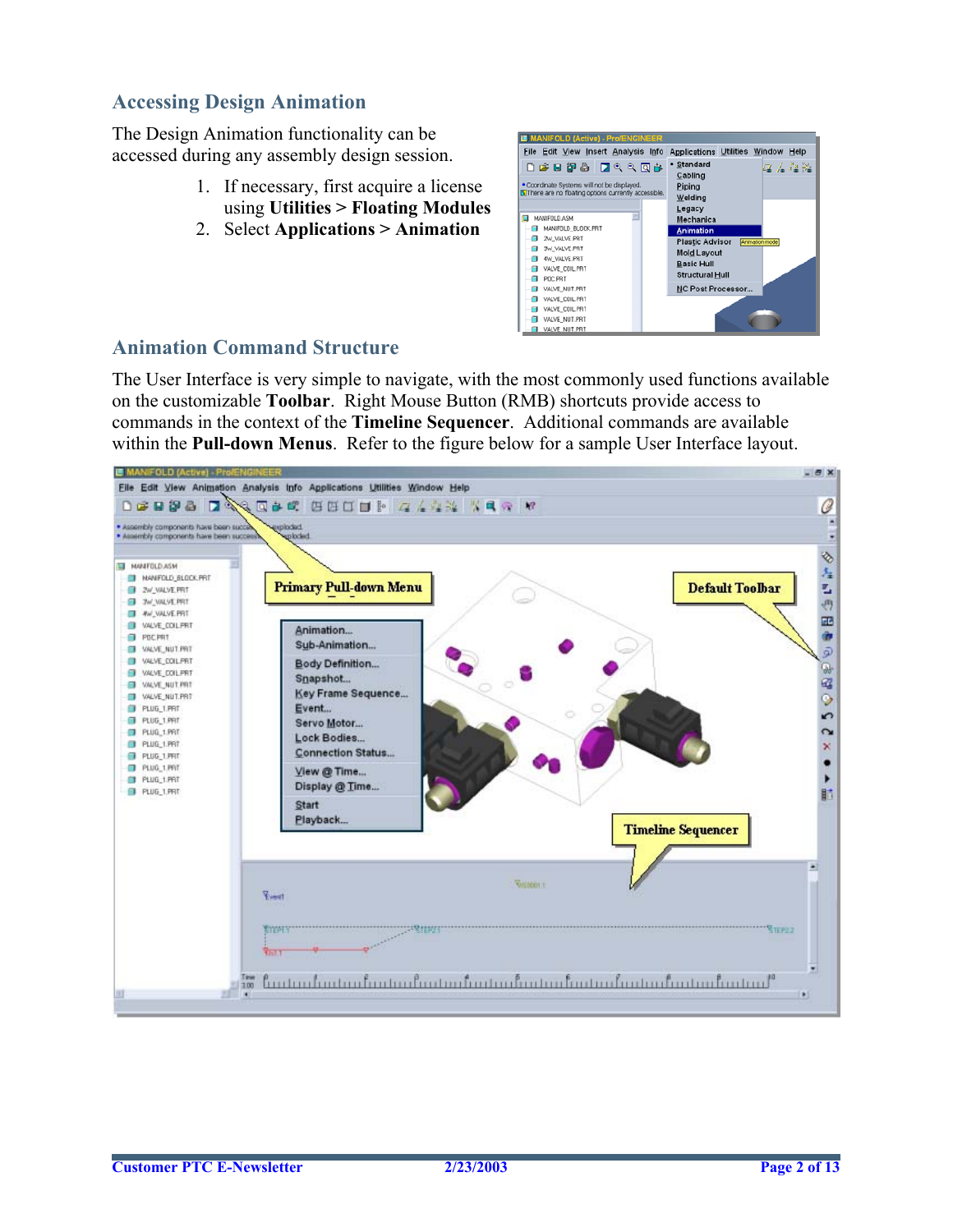The default toolbar icons follow a natural flow, and map to the commands indicated:



### **Animation Workflow**

The process to develop an animation is iterative and centers upon intuitive toolbar commands and the timeline sequencer. A series of simple steps are combined to configure a complex animation over time. This animation can depict any combination of viewpoint positions, relative component positions, as well as functional operation. Animations defined in sub-assemblies can be reused in higher-level assemblies.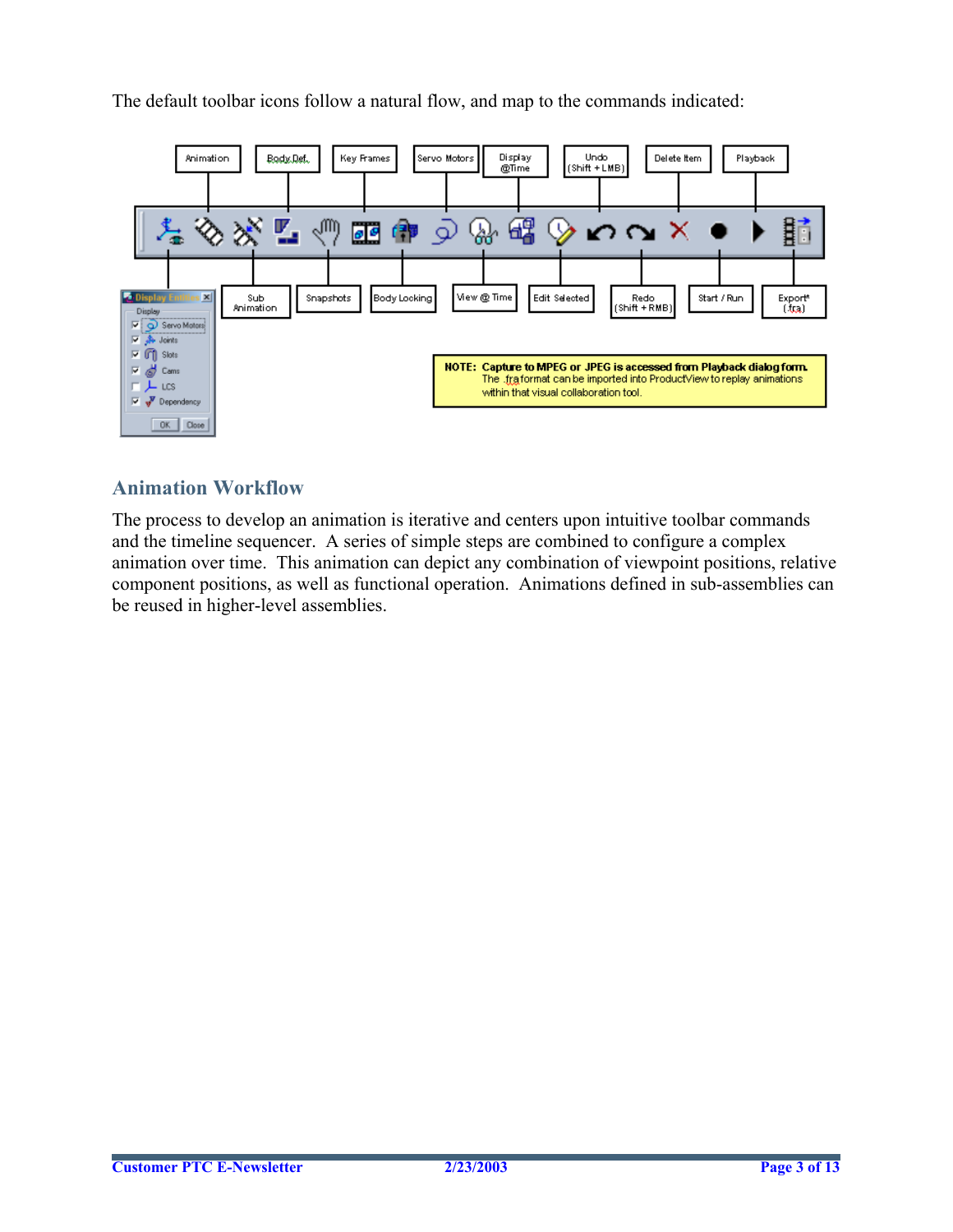

Typically, the development follows this basic flow:

#### **Setup**

The animation definition is named and stored associatively as part of the assembly. Each assembly may contain more than one animation sequence. The Animation dialog is used to name and manage these sets.

The **Utilities** menu contains various animation specific environment settings:

- **Time Domain** control length of animation by specifying combination of Start Time, End Time, Frame Count, or Rate (shortcut: double-click on timeline at bottom of sequencer)
- **Animation Interpolation** global setting to determine if translation and rotations are interpolated using linear or smooth algorithms
- **Animation Tolerance** options to control assembly and mechanism tolerances; useful option to increase performance by disabling graphical display during playback



Time Domain... Animation Interpolation.. **Animation Tolerance D** Mapkeys Environment Customize Screen. Options

 $\vert x \vert$ 

New |

 $Open$ 

**图·Animation** 

Name

Animation<sup>®</sup>

Animation2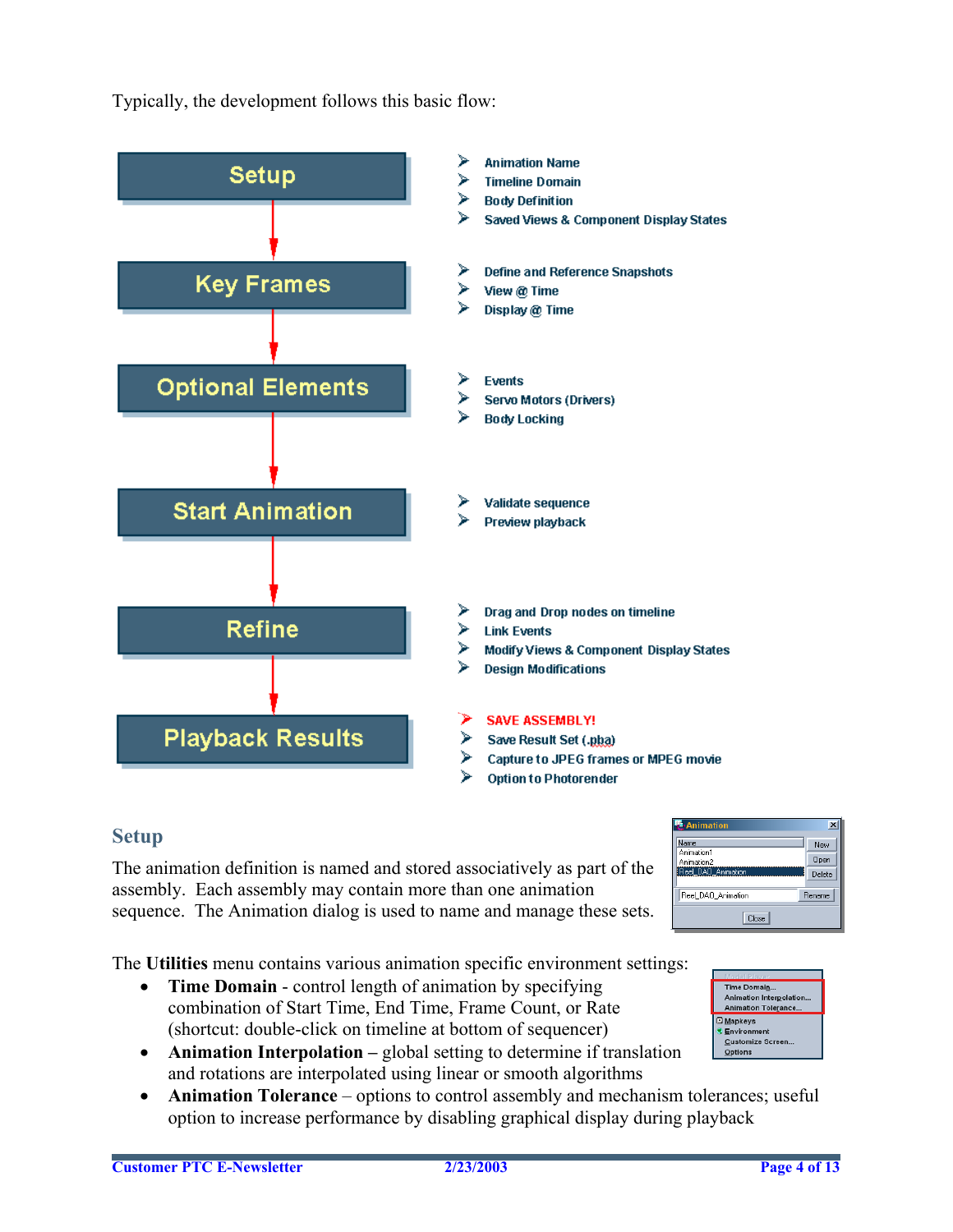

Objects that need to move together are defined through the concept of **Bodies**. This grouping can be completely independent from assembly structure and constraints. By default, all objects with conventional placement constraints are included in the Ground [reference] body. Since MDX uses the same body methodology, bodies defined from connections are inherited by DAO. The body definition dialog is used to regroup components into named, user-defined body sets. Note that each part can only exist in a single body definition.

- If a body is removed, all it members will revert to Ground
- If a part is added to a body, it will be removed from Ground or other bodies
- **Default Bodies** will revert back to initial state based upon assembly constraints
- **One Part per Body** will create a body for every component in the assembly – *only use this for small and simple designs*

#### **Key Frames**

It is time to get things moving! **Snapshots** are essentially exploded view states created using a drag & drop approach to position and orient bodies. These snapshots are referenced at specified times during the definition of **Key Frame Sequences**. Design Animation interpolates between these frames to produce a smooth animation. Nodes within the sequence can easily be redefined or re-sequenced. Notice that as with all new tools in Pro/E, Undo / Redo is implemented!

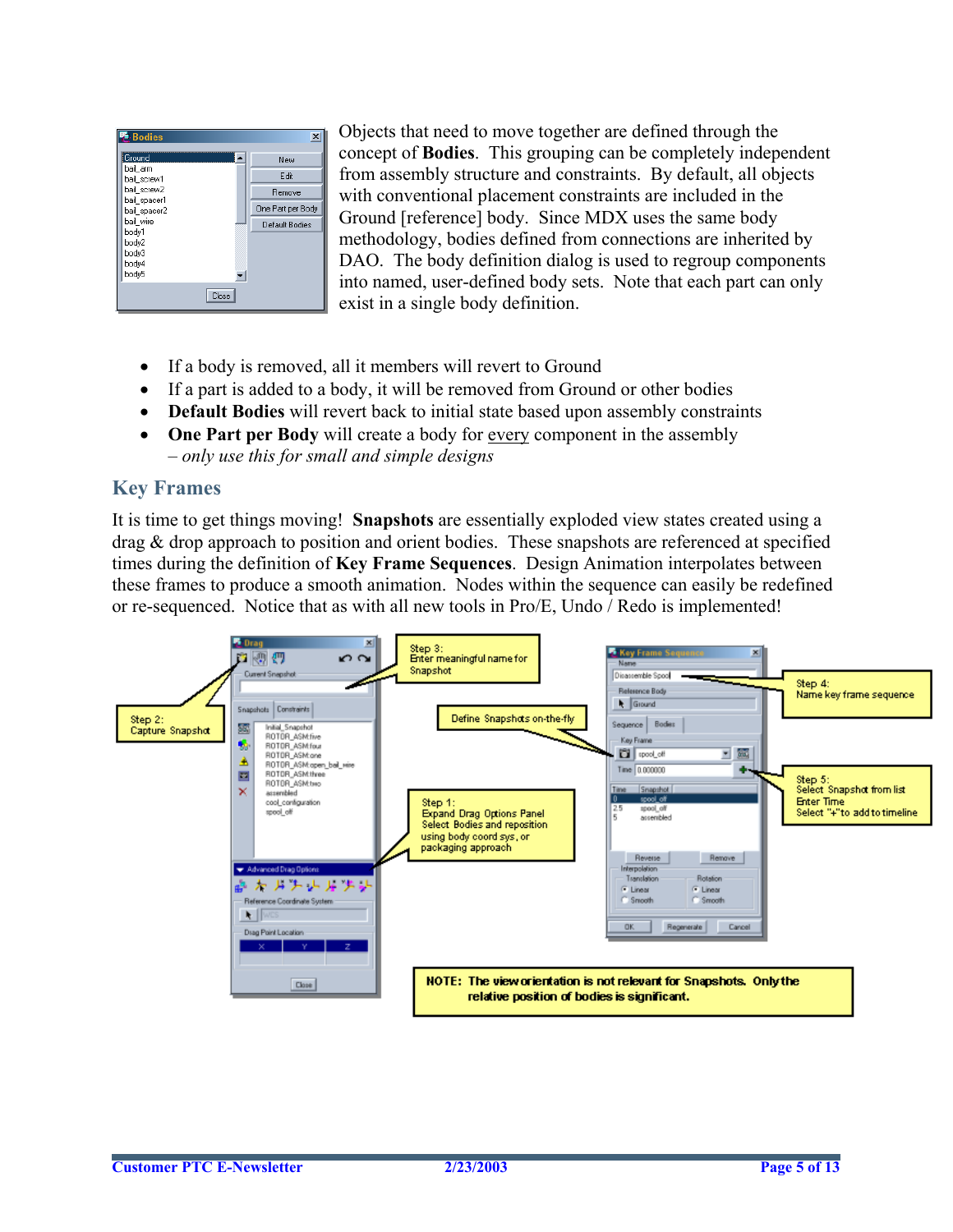Any Views or Component Display States that were previously defined can be leveraged within DAO. Additional ones may be defined as needed while Animation mode is active. If views or display states are redefined, the animation will update accordingly. These are referenced at specified times using the **View @Time** and **Display @Time** commands. The transition can be linear, smooth, or none.

| View @ Time                                                                                               |  |  |
|-----------------------------------------------------------------------------------------------------------|--|--|
| Name<br>FRONT                                                                                             |  |  |
| <b>Time</b>                                                                                               |  |  |
| Value 0.000000                                                                                            |  |  |
| After Start                                                                                               |  |  |
| Global View Interpolation Settings<br>Interpolation: On<br><b>Translation: Linear</b><br>Rotation: Linear |  |  |
| Close<br>Apply                                                                                            |  |  |

In order to have a view position remain fixed over time, simply specify the same named view at different time locations.

| <b>Display @ Time</b><br>Rep Name     |  |
|---------------------------------------|--|
| Master Rep                            |  |
| Time<br>Value 0.000000<br>After Start |  |
| <b>Anniu</b><br>Close                 |  |

The **Timeline Sequencer** is a powerful tool to manage the animation and

combined effects of defined elements. Selected nodes can be repositioned using a drag & drop approach. Once an element is selected, the most commonly used operations are available on the RMB context menu.

|                | VIO_BLOCK.1 Viaster Rep.1                                                           |                           |
|----------------|-------------------------------------------------------------------------------------|---------------------------|
|                | $\overline{\mathbb{S}}$ IDE.2<br>"STOE:3"<br>"Momon1.1<br>Yop.1<br><b>BodyLock2</b> |                           |
|                | <b>BodyLock1</b>                                                                    |                           |
|                | ServoMotor1.1<br><b>V</b> <sub>motion</sub>                                         |                           |
|                | $\sqrt{\frac{1}{1}}$                                                                | $\overline{\blacksquare}$ |
| Time<br>0.70   | $\int_{0}^{\beta}$<br>ß.<br>ß<br>β<br>đ                                             | $\overline{\phantom{0}}$  |
| $\overline{4}$ |                                                                                     |                           |

|               | <b>Shortcuts:</b>                    |                                  |
|---------------|--------------------------------------|----------------------------------|
| $\rightarrow$ | <b>Single select</b>                 | click node or instance with LMB  |
| $\rightarrow$ | <b>Multiple select</b>               | <b>CTRL + click with LMB</b>     |
|               | $\rightarrow$ Edit Component Time    | double-click LMB; or drag & drop |
|               | $\rightarrow$ Edit vertical position | $MMB + drag$                     |
|               | $\rightarrow$ Undo                   | shift + LMB                      |
|               | $\rightarrow$ Redo                   | shift + MMB                      |
|               | $\rightarrow$ Context menu           | <b>RMB</b>                       |
|               | $\rightarrow$ Edit Time Domain       | double-click timeline            |
| $\rightarrow$ | <b>Expand sub-animation</b>          | select circle node at start/end  |

### **Optional Elements**

**Events** can be added as associative nodes at specific times. This command is not on the default toolbar, but can be added or accessed from **Animation > Event**. If an event is moved, any linked items will automatically be repositioned.

**Lock Bodies** provides a method to temporarily cause bodies to a follow a leader. In the snapshot dialog form, there is a Bodies tab which allows the user to specify how a body should behave if conflicting motion is requested.

**Servo Motors** can be added as drivers to define functional operation of bodies. The approach is identical to that used in MDX. Any Servo Motors defined in MDX will be inherited, thereby supporting design intent re-use. They may be selectively activated or de-activated at any stage in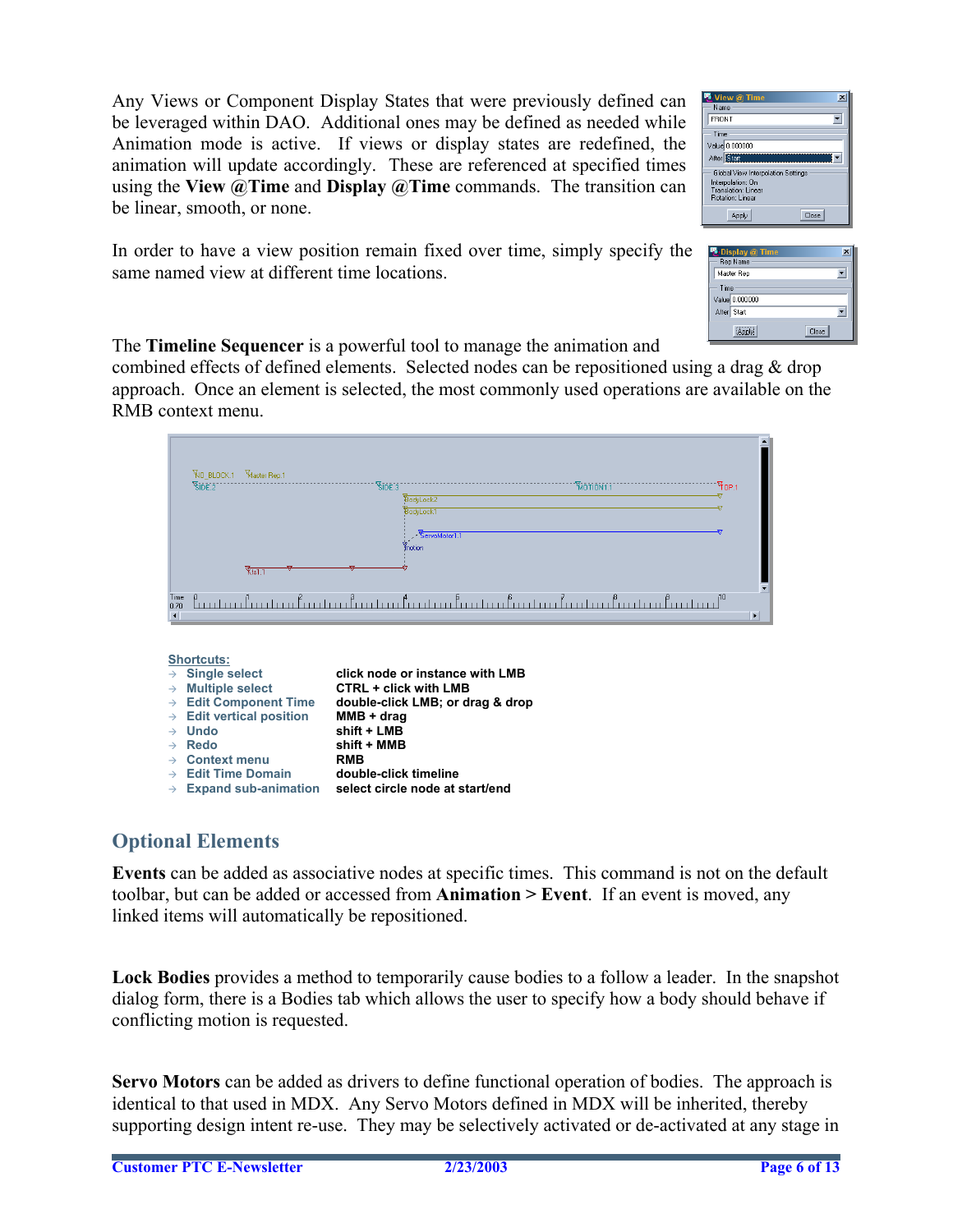the animation sequence. The various driver profiles each have their own input requirements. Further description is beyond the scope of this article, but each is fully explained in the documentation.

**3D Notes** attached to components will appear during animation run in Pro/E, but are not displayed during playback or capture in Release 2001.

### **Start Animation**

The **Animation > Start** command is used to validate the animation while generating each frame for the movie. The result set is stored in session for subsequent playback. While only one result set can be in session at a time, the playback dialog described below enables saving multiple sets. Re-run the Start command after making design modifications or refinements to the animation.



### **Playback Results and Export**

Now, the moment you have been waiting for – deliverable generation! After the animation is run, use the **Animation > Playback** command to review, save, or export the result set information. The playback button on the toolbar is only a shortcut to the Animate dialog box. The Animate dialog is a VCR-like control to play the animation and export output.



Output quality is very sensitive to Image Size versus Pro/E graphics window size, as well as Photorender settings. The Tip section in this edition provides guidance to improve movie quality. The MPEG export generates a single file in an industry standard format that can be replayed by Windows Media Player, Real Player, QuickTime, etc. The JPEG export will generate a single file for each frame. Third party tools can then be used to retouch images, combine frames into other movie formats, and/or dub audio.

### **Conclusion**

**Design Animation** is a tightly coupled module that extends the range of problems that designers can address, while leveraging the fundamental benefits of Pro/E. It bypasses the typical process problems accompanying data translation. This solution supports the business needs to increase innovation and quality, while reducing design cycle times and costs. Non-Pro/E users requiring a similar capability should consider [ProductView](http://www.ptc.com/appserver/it/icm/cda/icm01_list.jsp?group=201&num=1&show=y&keyword=364) with the Realizer option.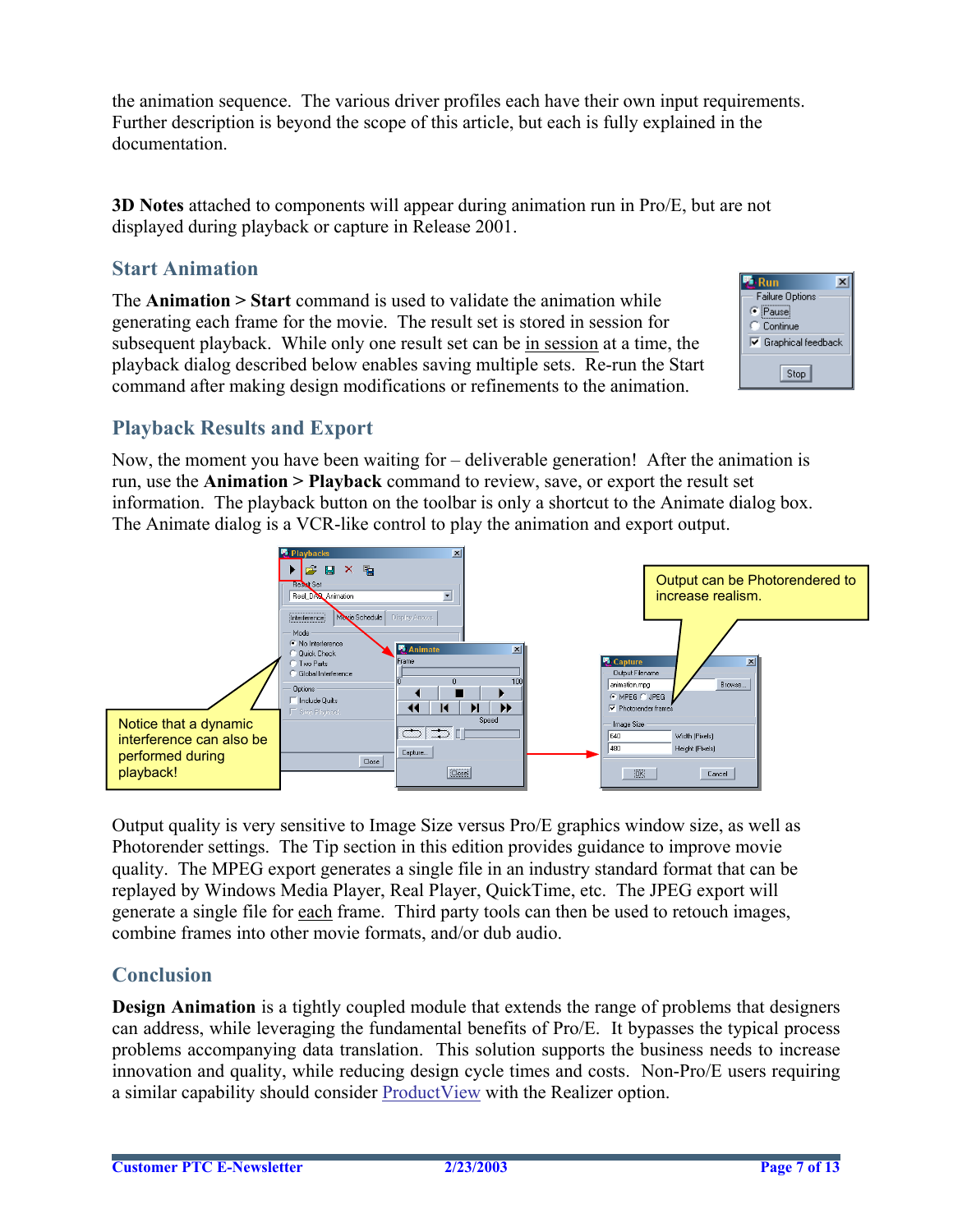### <span id="page-7-0"></span>**Additional Information**

Full documentation is provided on the Pro/E Documentation CD, and can be accessed by browsing to "Using Additional Modules" under Contents tab. In addition, a PDF version (des anim.pdf) is provided on the same CDROM under Topic Collections.

- Online Datasheet http://www.ptc.com/products/proe/dao/index.htm
- Sample Animations [http://www.ptc.com/products/proe/dao/saw\\_anim.htm](http://www.ptc.com/products/proe/dao/saw_anim.htm)  [http://www.ptc.com/products/proe/dao/foot\\_anim.htm](http://www.ptc.com/products/proe/dao/foot_anim.htm)
- Technical Support Tutorial - [http://www.ptc.com/cs/cs\\_23/howto/pas3220/pas3220.htm](http://www.ptc.com/cs/cs_23/howto/pas3220/pas3220.htm)

## [Back To Top](#page-0-0)

## **PTC Product Focus**

**Windchill DynamicDesignLink – Design-to-Order** 

[Click Here To View](http://www.ptc-mss.com/Tutorial/Tip_Tech/Customer PTC E-Newsletter 2-24-2003_B.pdf)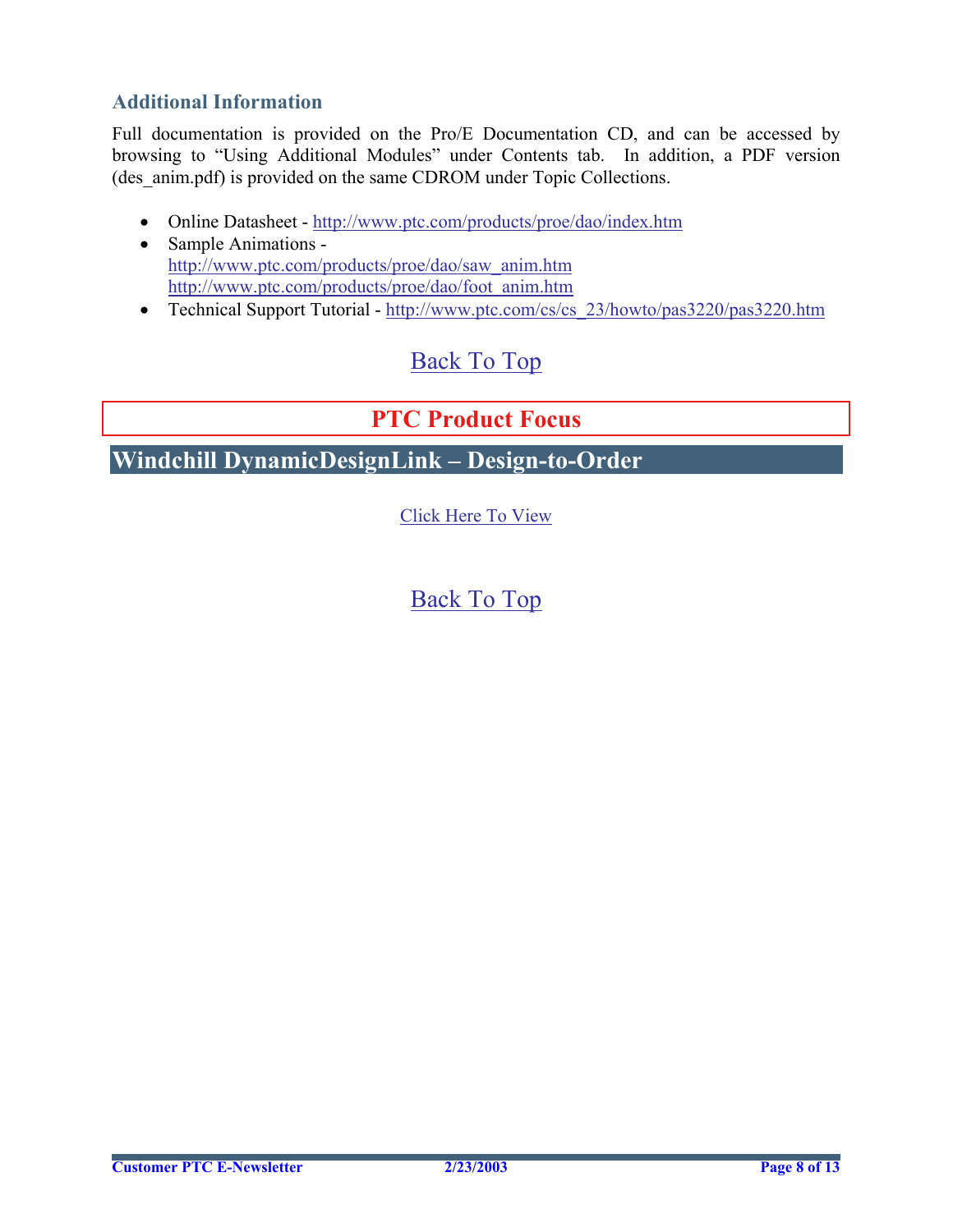# **Tips of the Week**

## <span id="page-8-0"></span>**Improving Animation Quality**

As indicated in this month's Product Focus, the quality of the movies generated by DAO is very sensitive to the graphics window aspect ratio and optional photorender settings. This section is a collection of tips to assist with maximizing image and movie quality plus realism.

Since the introduction of DAO with 2000i, an effort has been made to improve the default quality of captured movies. In order to make sure that the movie is not distorted, the size entered in the capture dialog box for Width x Height should match the size of the graphicsonly portion of the Pro/E window. Square regions like 500x500 with an aspect ratio of 1:1 work best. Unfortunately, there is no means within the application to set or determine the size of this window.

| <b>Capture</b>              |                 | ×       |
|-----------------------------|-----------------|---------|
| Output Filename             |                 |         |
| animation.mpg               |                 | Browse. |
| C MPEG C JPEG               |                 |         |
| $\nabla$ Photorender frames |                 |         |
| Image Size                  |                 |         |
| 640                         | Width (Pixels)  |         |
| 480                         | Height (Pixels) |         |
| ΰK.<br>Cancel               |                 |         |

These utilities can help in sizing the window:

- **SnagIt** -<http://www.techsmith.com/products/snagit/default.asp> General purpose, commercial screen capture utility with support for fixed regions. When setting the properties for capture, the region size is displayed as a crude means to measure window size.
- **Sizer** <http://www.brianapps.net/sizer.html> Freeware utility to resize windows to specific sizes. Open a temporary browser window and set to specific size, then overlay Pro/E graphics area to approximate size.

Make sure that **Display Properties > Settings** have the color depth set to **True Color** (24 or 32  $\frac{1}{2}$  to prevent blurring as the result of dithering.

| bu) to prevent blurring as the result of dithering.                              | <b>Display Properties</b><br><b>ETA</b>                           |                                            |
|----------------------------------------------------------------------------------|-------------------------------------------------------------------|--------------------------------------------|
|                                                                                  | Screen Saver<br>Web<br>Background<br>Appearance<br>Settings       |                                            |
|                                                                                  | Effects<br>Themes                                                 |                                            |
|                                                                                  |                                                                   |                                            |
|                                                                                  |                                                                   | $\vert x \vert$<br>System Colors           |
|                                                                                  |                                                                   | File Scheme                                |
|                                                                                  |                                                                   |                                            |
|                                                                                  |                                                                   | Background<br>Geometry                     |
|                                                                                  |                                                                   | Hidden Line                                |
|                                                                                  | Display:                                                          | Letter                                     |
|                                                                                  | (Multiple Monitors) on NVIDIA Quadro4 500 GoGL (Dell Mobile)      | Highlight - Primary                        |
|                                                                                  | Colors<br>Screen area<br>More<br>Less<br>True Color (32 bit)      | Highlight - Edge                           |
|                                                                                  | 1.1.1.1.1.1<br>256 Colors                                         | Highlight - Secondary                      |
|                                                                                  | 1280 by 1024 pixels<br>High Color (16 bit)<br>True Color (32 bit) | Sheet Metal                                |
| It is not recommended to use gradient                                            | Troubleshoot<br>Advanced                                          | Curves                                     |
| backgrounds since they do not capture well.                                      | <b>OK</b><br>Cancel<br>Apply                                      | Manufacturing Volume                       |
|                                                                                  |                                                                   | Section                                    |
| Another benefit of a fixed background color is a more compressible and therefore | UI Editable Area                                                  |                                            |
| smaller movie file. The background can be set to a fixed color using View >      |                                                                   | UI Selected Area                           |
| Display Settings > System Colors. Uncheck Blended Background. Next select        |                                                                   | UI Background                              |
|                                                                                  |                                                                   | UI Selected Text                           |
| the Background swatch to set color. Photorendered images will optionally use     |                                                                   | IT UI Text<br>E dit.<br>Blended Background |
| wall textures from Room Setup. These can be set to a solid color if desired.     |                                                                   |                                            |
|                                                                                  |                                                                   | <b>JOK!</b><br>Cancel                      |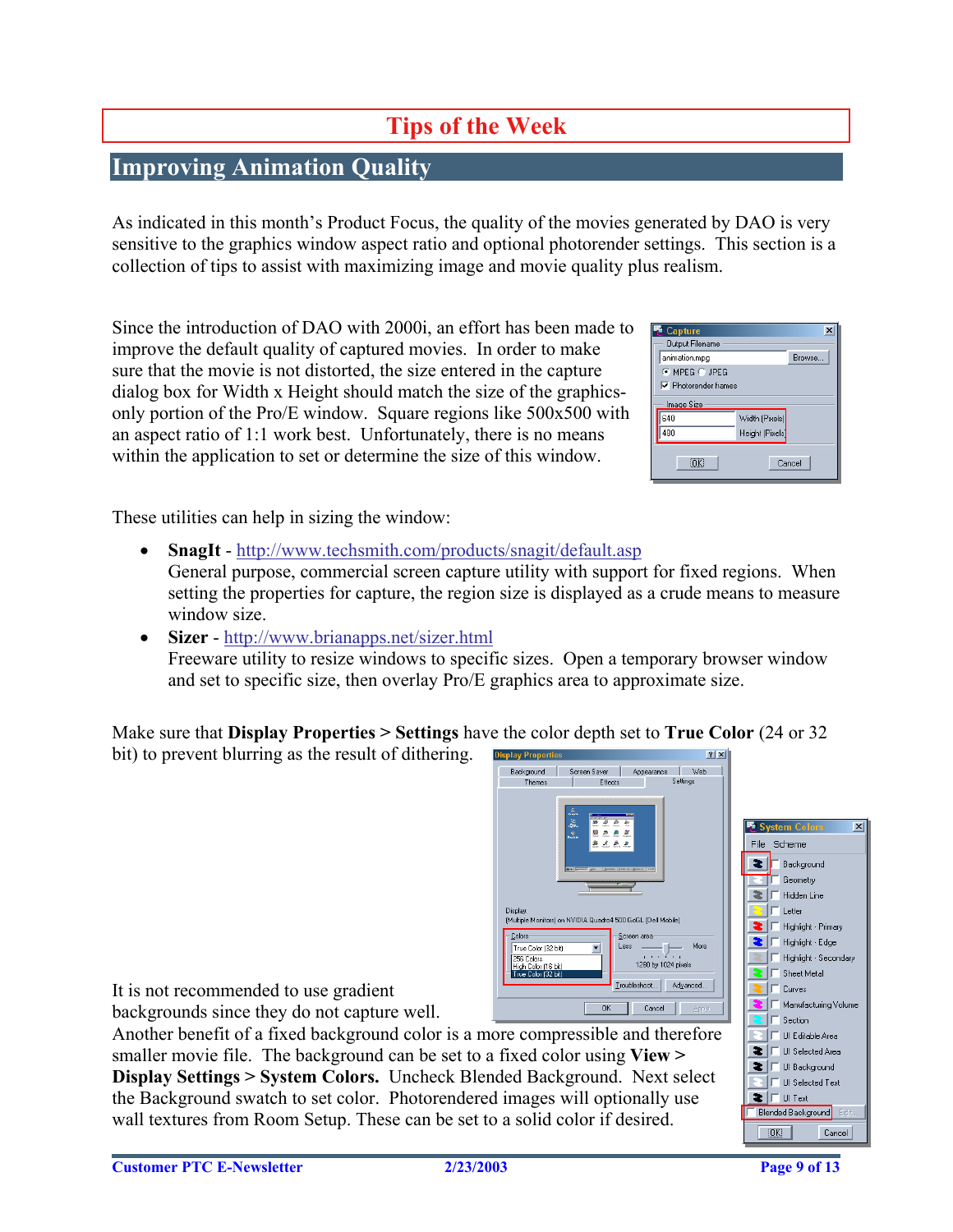|                         | Animation time domain<br>× |  |
|-------------------------|----------------------------|--|
| Name                    |                            |  |
| Animation1              |                            |  |
| Time Domain             |                            |  |
| <b>Start Time</b>       | 0.00                       |  |
| Length and Rate         |                            |  |
| End Time                | 10.00                      |  |
| Frame Count   241       |                            |  |
| Rate                    | Interval 0.041667<br>24.00 |  |
| <b>Display Interval</b> |                            |  |
| $\nabla$ Default        | 0.000                      |  |
|                         | Cancel<br>OK<br>Apply      |  |

In order to prevent players from skipping frames, a frame rate of 24 to 30 fps is recommended. When setting up the Time Domain, use the **Length and Rate**, or **Rate and Frame Count**  options.

The Display Interval is the graduation that is used on the Timeline.

During capture, do not try to interact with the Pro/E windows. It is also important that no other application windows are opened that will overlap with the Pro/E graphics window.

Photorendering can significantly increase the amount of time and resources required to generate a movie, but is the most effective way to increase realism. Depending on the target audience and intended application, it may not be desired or required.

animation and scene. While very simple to setup and use, it does require trial and error to stage the environment with realistic appearances, textures, and lighting. Once established, these can Applying Pro/PHOTORENDER™ will dramatically increase the realism of the product be re-used with future projects. The render settings will be used when capturing movies with the Photorender option enabled. Photorender functionality is available while in Animation mode and can be accessed from **View > Model Setup > Photorender.** 

The default toolbar is shown here, and cannot be docked or customized.



If the photo rendered image appears washed out, the gamma needs to be adjusted. Many video adapters provide an option in the Display Properties control panel to set this. There is also a config.pro option available. Set *window\_gamma* to a value between 0.5 and 2.0; larger numbers result in darker renderings.

Washout can be eliminated by increasing basic color values to 100%. 100% black with a Mirror **Appearances** can be improved by turning up the color intensity and ambient values up to 100%. value of 80% will result in the elusive chrome finish.

ambient light. Next, add two lights - a point light and a spotlight with shadows enabled. Lights are one of the most important influencers to a high quality scene. Toggle off the default

There are two excellent tutorials for Pro/PHOTORENDER available here:

1. http://ptc-mss.com/Tutorial/photo\_tut.zip http://ptc-mss.com/Tutorial/PhotoRender.zip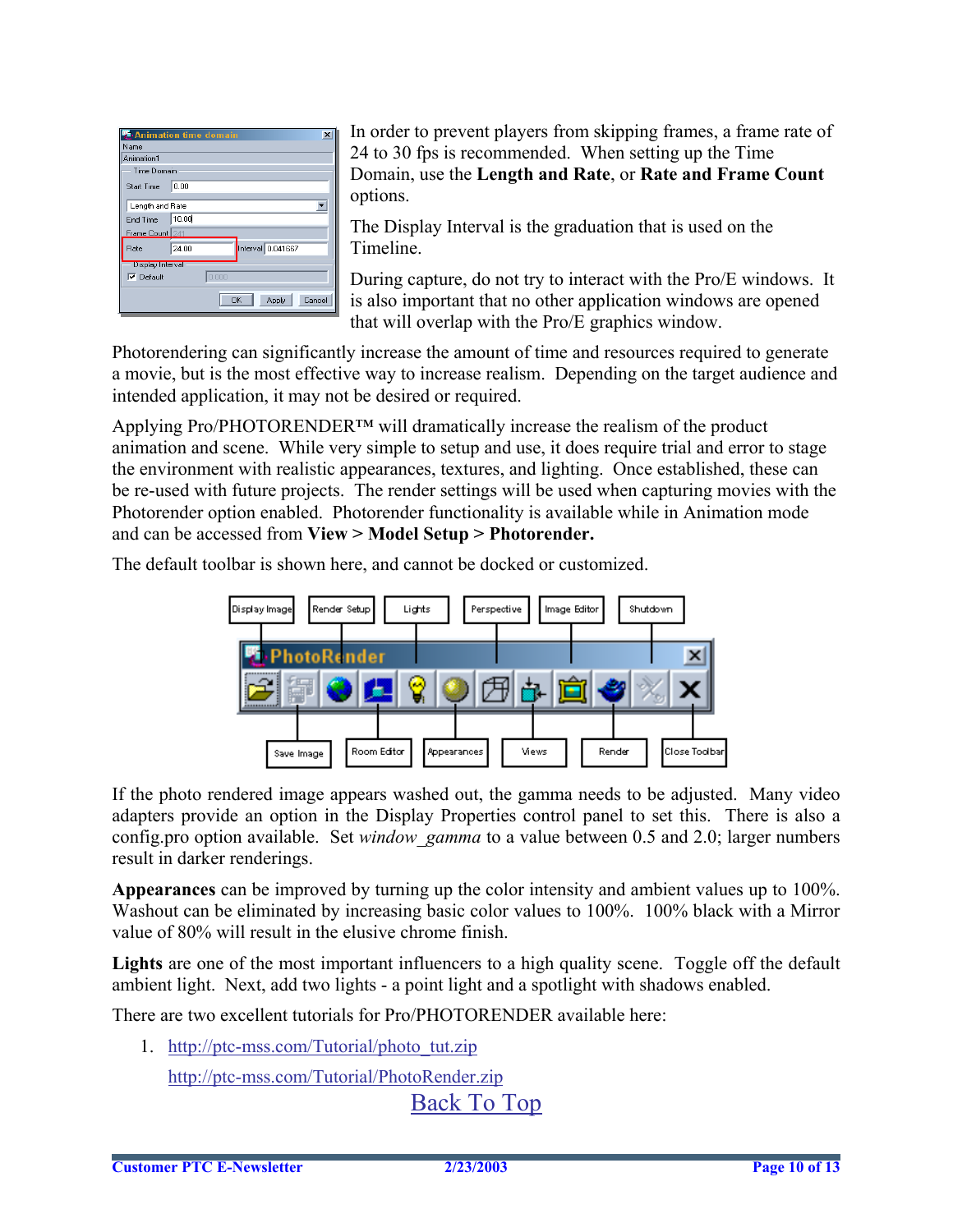**Tips of the Week**

<span id="page-10-0"></span>**Preparing a Pro/ENGINEER Assembly for DynamicDesignLink** 

Click Here To View

# Back To Top

## **Announcements**

### Special Hardware offers for customers updating to Pro/ENGINEER Wildfire

http://www.ptc.com/partners/hardware/current/wildfire\_tlo.htm http://www.3dlabs.com/PTC/

Customer PTC E-Newsletter Survey

For the past 2 years I've been sending you our Customer PTC E-Newsletter such as this one.

survey to further our "Learning" Relationship with you, our Customers. Even if you are a first In an attempt to deliver the highest quality and create the most value we would like to use this time recipient of the newsletter, please feel free to share your comments on this one you're reading.

It will not take longer than a few minutes to fill out this quick survey as your input is invaluable and we greatly appreciate your input. Please click on the following link to begin:

To Enter Survey, Please Click

Please note it may be impossible to ["Customize" the](http://www.zoomerang.com/survey.zgi?54VBJVHDAQYET9LJJT1DWKC4) newsletter to meet every individual request however we will attempt to integrate as many ideas as possible.

Thank-you very much for your time and feedback as we try to improve this value-added service.

#### PTC Sponsored Events

Click below to see PTC sponsored events:

http://www.ptc.com/company/news/events/index.htm

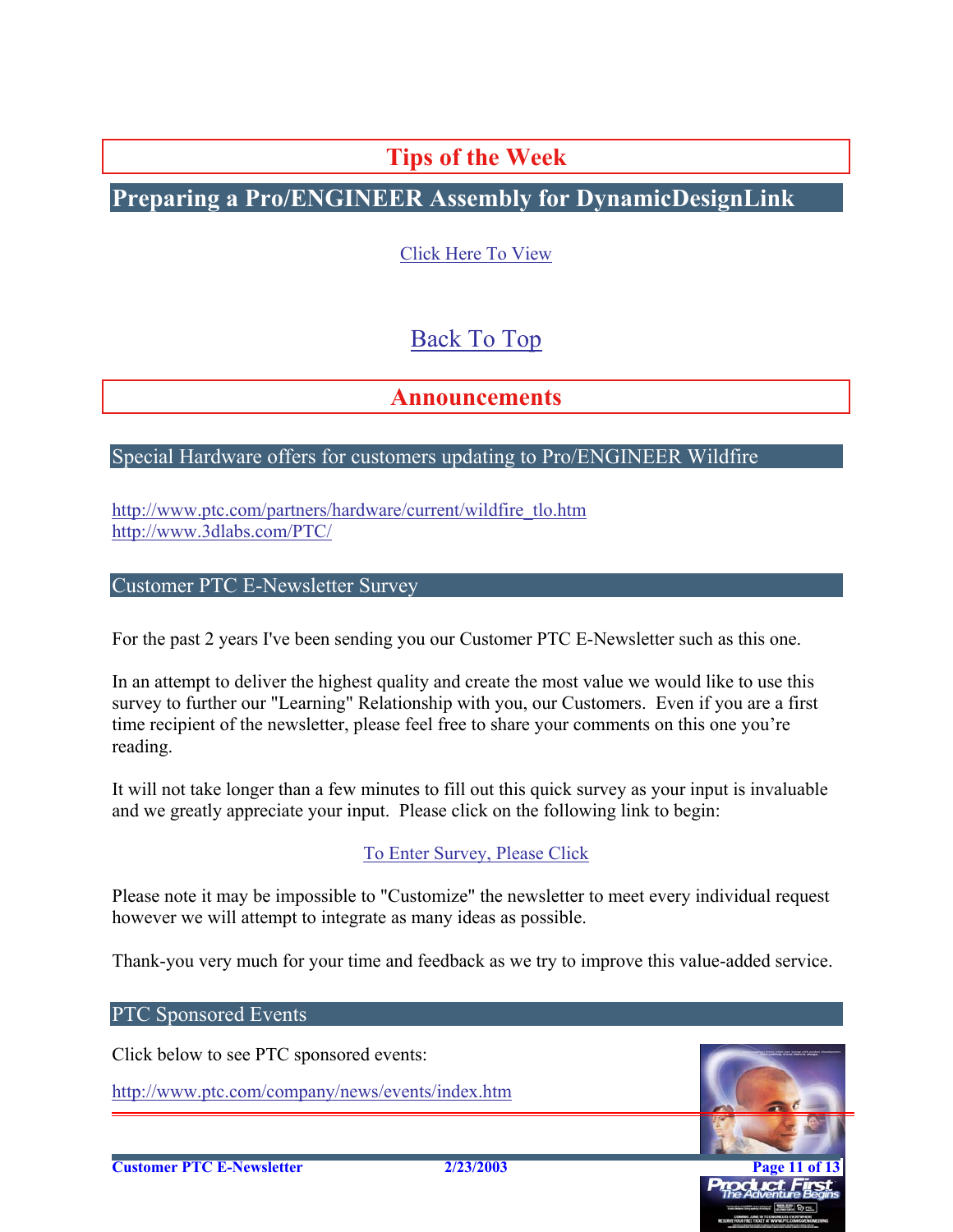Click on the poster to gain access to the Product First Virtual Event resource center!! See the software and pick up a screen-saver or two.

#### **-PROFILES IS HERE!! E**

We have been eagerly anticipating the debut of the new electronic version of Profiles Magazine and now it is here! This new web site will supplement the print edition of the magazine and will provide new useful features not feasible with paper media. e-Profiles will provide you with 24x7, worldwide access to key information previously available exclusively in the print version. "Tips & Tricks," a popular feature pioneered by Pro/USER, has also moved to the web and will be expanded as the site matures. Future plans include several foreign-language editions of Profiles for our many international readers. Currently, Profiles is printed in English and Japanese.

Please take a few minutes to check out this new web site. We don't think you will be disappointed.

http://profilesmagazine.com/